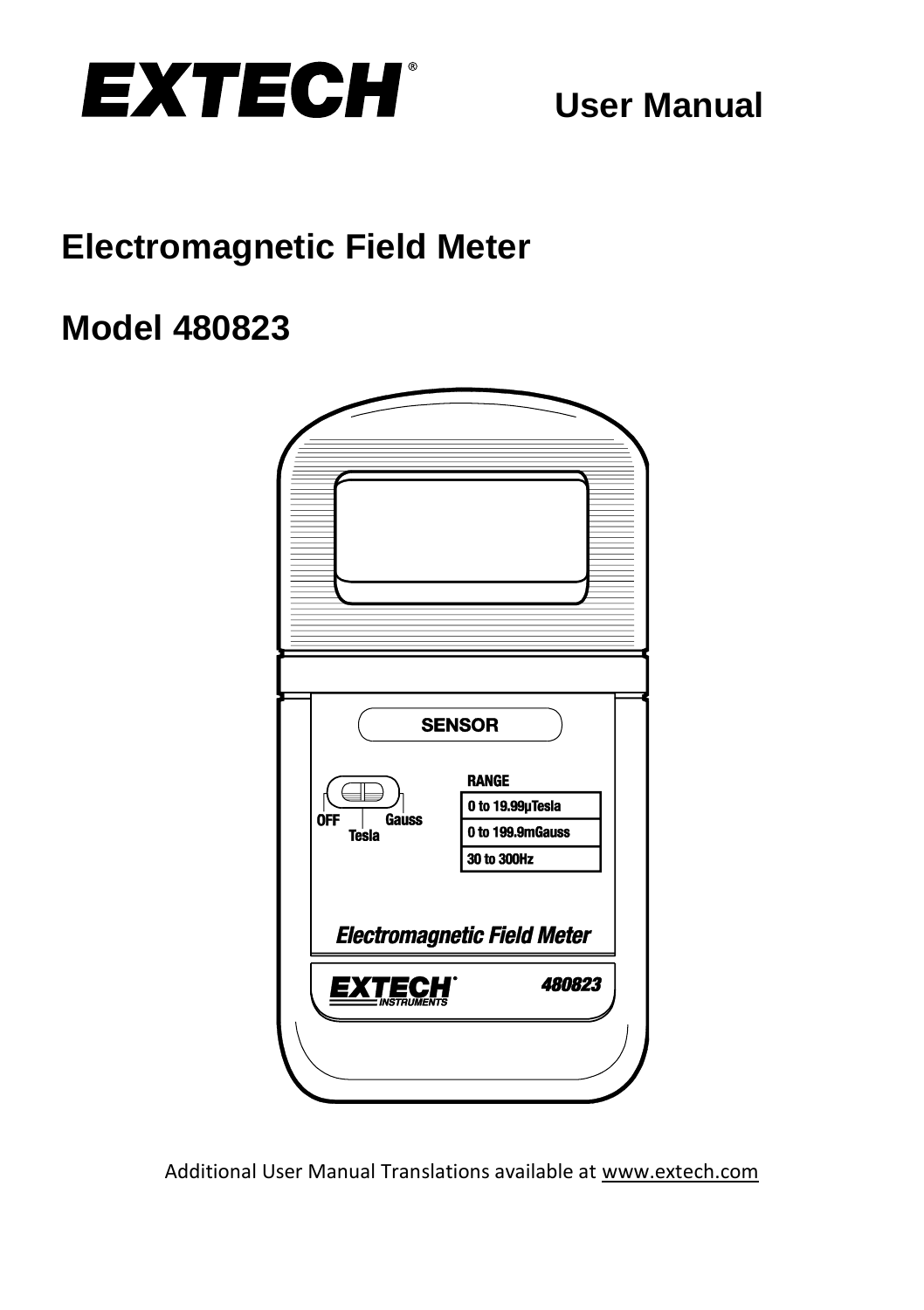#### *Introduction*

Congratulations on your purchase of Extech's Electromagnetic Field Meter, model 480823. This battery powered meter measures and displays EMF in Gauss and Tesla units with a frequency bandwidth of 30 to 300Hz. This professional meter, with proper care, will provide years of safe reliable service.

#### *Meter Description*

- 1. LCD display
- 2. EMF Sensor
- 3. Power/Units switch

Note that the tilt stand and battery compartment are located on the rear of the meter



#### *Meter Operation*

- 1. Place the "OFF/Tesla/Gauss" Switch to the Gauss or Tesla position.
- 2. Move the meter's sensor slowly toward the device under test and read the LCD indication. If the LCD display is completely blank or if "LO BAT" appears on the left corner of the LCD, check the 9V battery (replace if necessary).
- 3. Notice that the field intensity reading increases as you move closer to a field.
- 4. Position the meter at different angles to the device under test and observe how this positioning affects the EMF readings.
- 5. Readings are in either milli Gauss (mGauss) or micro Tesla (µTesla) depending on the switch setting.
- 6. Record the highest reading obtained from the various reading positions.
- 7. If the device under test is off, the EMF tester reading should go to zero unless another source of radiation is present.
- 8. If the meter's display indicates a "1" on the left side of the LCD, an overload condition exists. This indicates that the measured radiation is higher than the capability of the meter.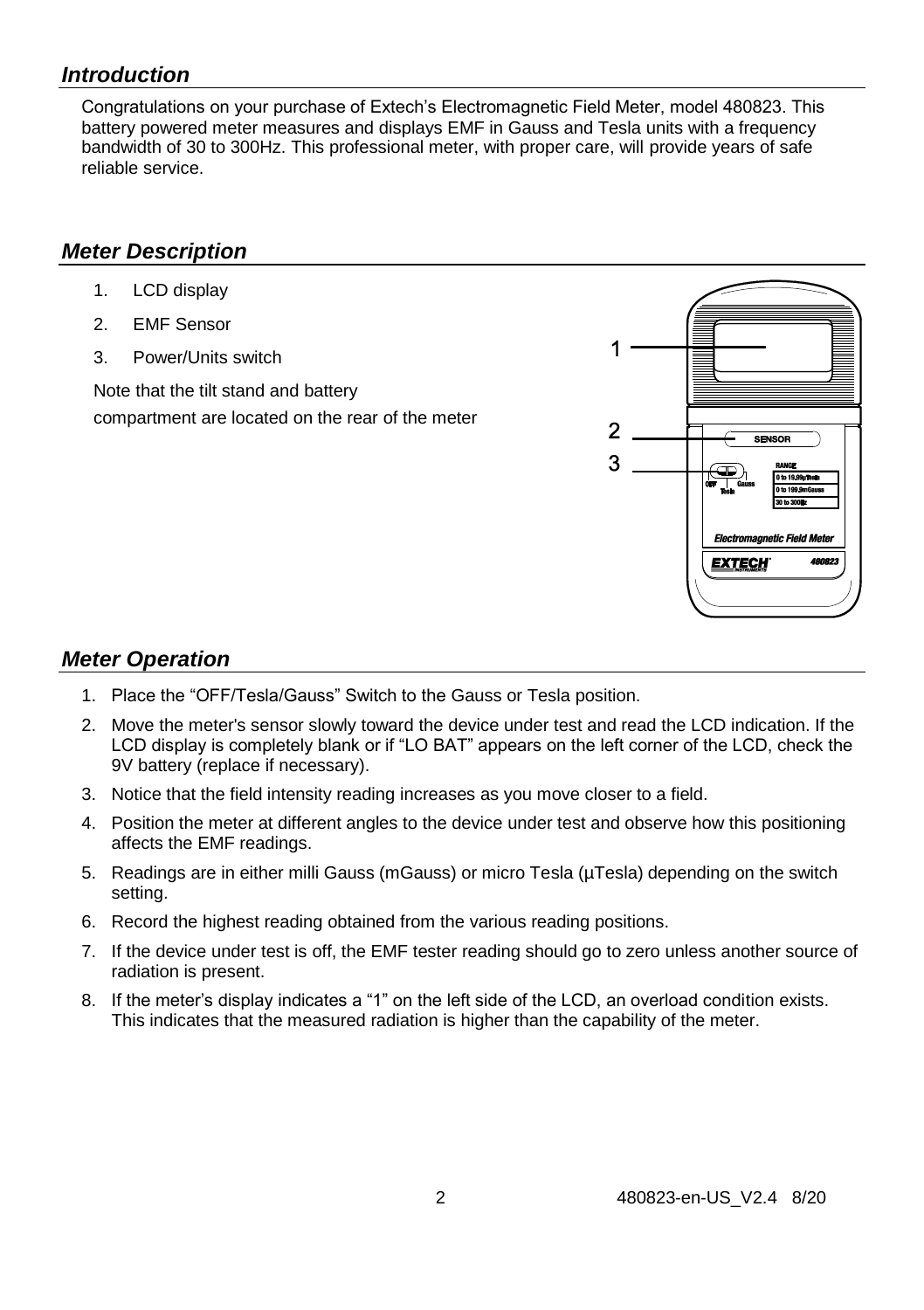#### *EMF Exposure*

The effect of EMF exposure on humans and animals is a modern day concern. At the time of this writing, to the best of our knowledge, no standards or recommendations exist regarding limits of EMF exposure. Until evidence suggests that there is not a health risk associated with EMF exposure, common sense would dictate that a practice of minimal exposure be exercised.

#### *Battery Replacement*

When the low battery message "LO BAT" appears on the left corner of the LCD, the 9V battery has fallen to a critically low voltage level and should be replaced. The battery compartment cover is located at the bottom rear of the meter. Slide off the battery compartment cover, change the battery, and replace the compartment cover.



Never dispose of used batteries or rechargeable batteries in household waste. As consumers, users are legally required to take used batteries to appropriate collection sites, the retail store where the batteries were purchased, or wherever batteries are sold. **Disposal:** Do not dispose of this instrument in household waste. The user is obligated to take end-of-life devices to a designated collection point for the disposal of electrical and electronic equipment.

#### *Specifications*

| <b>Display</b>                           | 0.5" (13mm) 3-1/2 digit (1999 count) LCD<br>with low battery and overload indication |
|------------------------------------------|--------------------------------------------------------------------------------------|
|                                          |                                                                                      |
| <b>Measurement rate</b>                  | Approx. 0.4 seconds                                                                  |
| Maximum ranges and<br>resolution         | 19.99µTesla (0.01) and 199.9mGauss (0.1)                                             |
|                                          | NOTE: 1 $\mu$ Tesla = 10 milli-Gauss                                                 |
| Accuracy                                 | $\pm$ (4% of Reading + 3 digits) @ 50/60Hz                                           |
| <b>Frequency bandwidth</b>               | 30 to 300Hz (single axis measurements only)                                          |
| Over-range indication                    | "1 " is displayed                                                                    |
| Operating<br><b>Temperature/Humidity</b> | Temperature: 32 to 122 $F$ (0 to 50 $C$ )                                            |
|                                          | RH: 90% max. (0 to 35 $^{\circ}$ C); 80% max. (35 to 50 $^{\circ}$ C)                |
| <b>Power source</b>                      | 9V Battery                                                                           |
| <b>Power consumption</b>                 | Approx. 3mA DC                                                                       |
| <b>Dimensions</b>                        | $5.2 \times 2.8 \times 1$ " (131 x 70 x 25mm)                                        |
| Weight                                   | $0.36$ lbs. $(165g)$                                                                 |